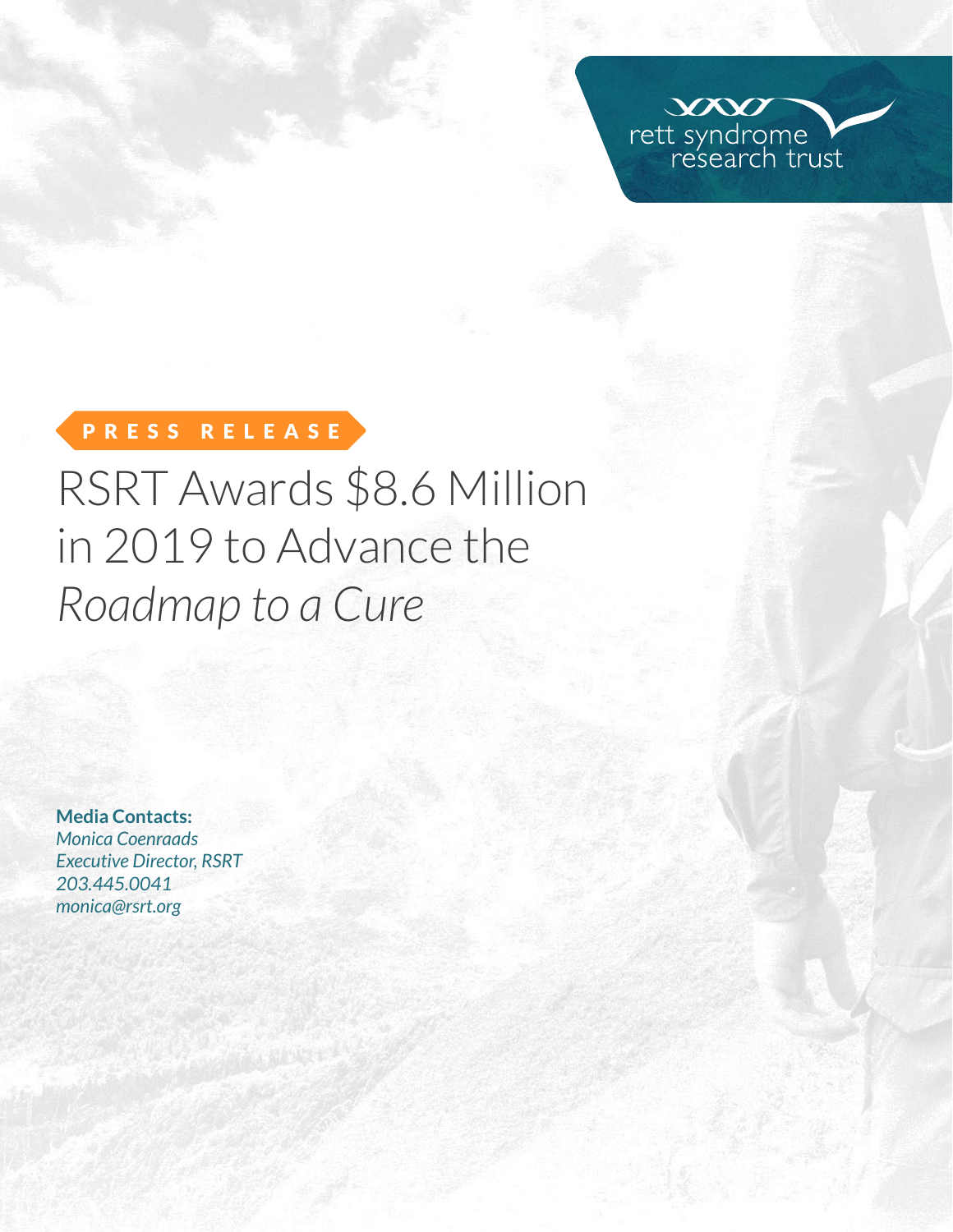# *RSRT Awards \$8.6 Million in 2019 to Advance Roadmap to a Cure*



# January 30, 2020

**TRUMBULL, CT** — The Rett Syndrome Research Trust (RSRT) committed \$8.6 million in 2019 for breakthrough research focused on curing Rett, bringing the total research dollars invested since RSRT's inception to \$66 million.

RSRT's mission is to accelerate the development of a cure for Rett Syndrome and *MECP2* disorders. *Roadmap to a Cure*, launched in 2017 is a strategic research plan comprised of four pillars: Cure, Treat, Enable, and Learn. These pillars guide RSRT funding, with projects aimed at Cure, front and center, in the 2019 awards.

Rett Syndrome is a devastating neurological disorder characterized by loss of language, hand skills, and motor function. As the disorder progresses it brings breathing difficulties, seizures, anxiety, tremors, gastrointestinal and muscular skeletal problems. Rett Syndrome results from a dominant mutation in a gene on the X chromosome, *MECP2*, which is expressed in all tissues, but is especially abundant in the brain.

# **Highlights of our 2019 funding include:**

- **An award of \$765,607 to James Wilson, MD, PhD,** who heads the world's largest academic gene therapy program at UPENN. Dr. Wilson led the discovery of the adeno-associated virus vector, AAV9, that is the current gold standard for gene therapy delivery to the brain. This latest award builds on the ongoing RSRT-funded Rett gene therapy program at UPENN with the goal of advancing a Rett gene therapy into a clinical trial in 2022.
- **\$3.3 million of continued funding to the MECP2 Consortium** comprised of top international researchers: Gail Mandel, PhD, Oregon Health Sciences University; Adrian Bird, PhD, University of Edinburgh; and Michael Greenberg, PhD, Harvard University. The Consortium has made landmark discoveries creating a platform of knowledge critical in the search for a cure. The Bird lab upended the prior incomplete view of MeCP2 as a genespecific transcriptional repressor showing that instead the protein binds broadly across the neural genome. The lab also identified a novel binding partner of MeCP2, NCOR/SMRT, opening the door to new therapeutic avenues. The Greenberg lab discovered that MeCP2 plays an important role in regulating long genes that are primarily expressed in the brain and are critical for normal brain function. The Mandel and Bird labs were the first to show that Rett symptoms could be reversed using gene therapy in symptomatic mice. The Mandel lab introduced the RNA editing field to Rett and is making remarkable progress. The MECP2 Consortium, funded by RSRT since 2011 is a highly collaborative team of scientists with a record of delivering high quality, foundational research.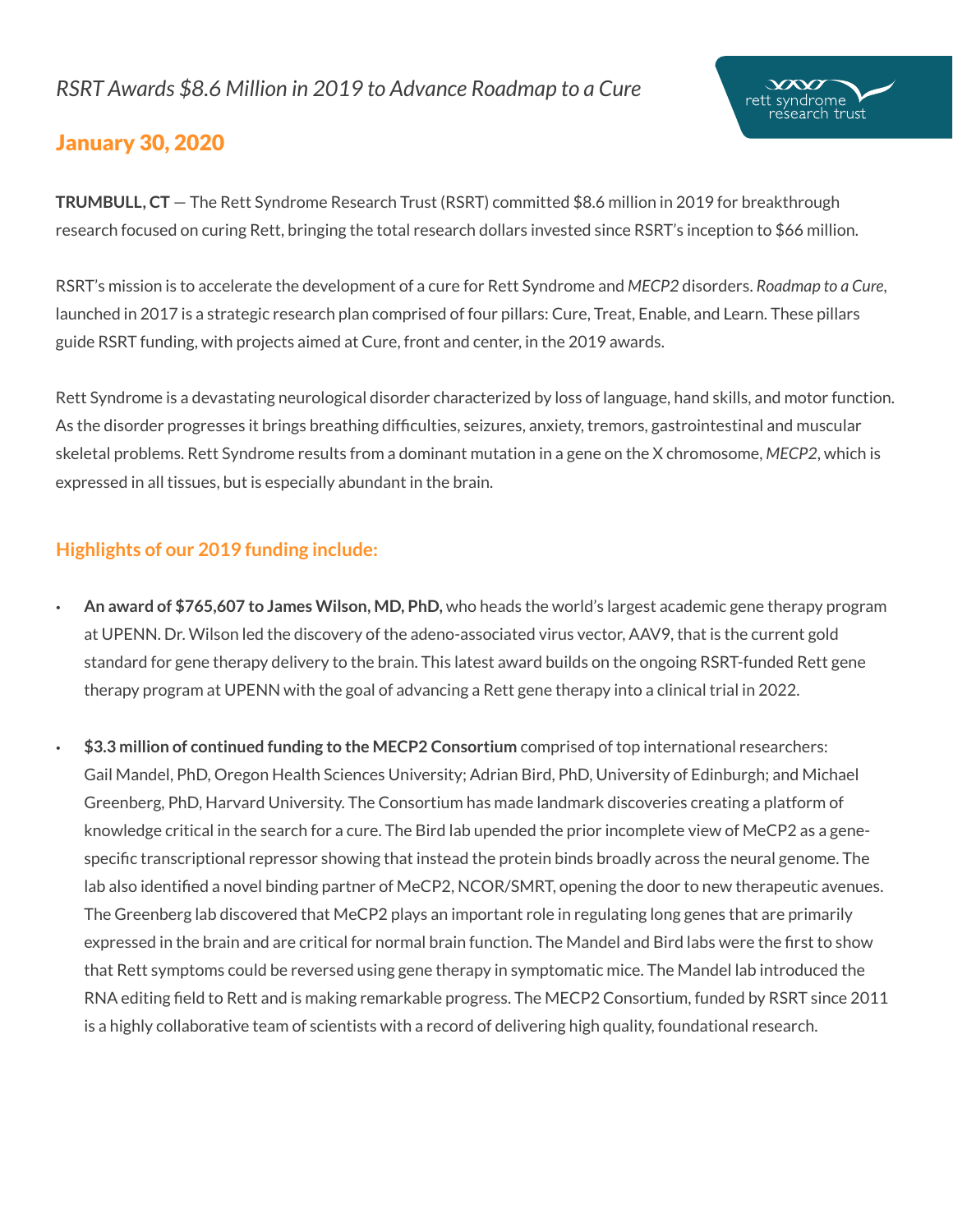

# **Highlights of our 2019 funding (continued):**

- **An award of \$359,856 to Thorsten Stafforst, PhD, University of Tübingen, Germany,** a pioneer in the field of RNA editing. Dr. Stafforst has developed a simple, efficient and specific RNA editing platform called RESTORE that doesn't require viral delivery. Potential advantages of non-viral delivery include decreased immunogenicity and improved delivery to the brain. He will assess efficacy of the RESTORE platform to correct the mutations that cause Rett syndrome.
- **An award of \$275,000 to Peter Glazer, PhD, and Mark Saltzman, PhD, at Yale University** for a novel non-viral delivery system. The system uses synthetic nanoparticles that are uniquely designed to target, bind and edit specific mutations.
- **The Jackson Laboratory was awarded \$417,690** to expand the number of mutant mouse models available for research and provide baseline characterization of these models. This award provides the foundation for what will become the "go to" facility for academia and industry alike to test potential therapeutic agents rigorously in a systematic standardized and objective fashion at a world-renowned institute.
- **\$520,000 awarded to Beth McCormick at the University of Massachusetts Medical School (UMass) t**o define gut microbiome alterations in individuals with Rett Syndrome and assess efficacy of dietary interventions to improve gut health and overall wellbeing. The study is expected to begin in the spring and will enroll girls 6 years of age and older with a documented MECP2 mutation.

*"Our 2019 awards reflect RSRT's commitment to funding the boldest research that attacks Rett Syndrome at its core,"* said executive director Monica Coenraads. *"I made a promise to my daughter that I won't rest until this research can profoundly change her life. That promise extends to every child and adult with Rett or a related MECP2 disorder. I am inexpressibly grateful that we have a tremendous team helping us achieve that goal. It's a team that includes our funded researchers, RSRT's internal scientists, staff and trustees, the remarkably strong and tenacious families that fundraise for us, and our loyal and generous donors."*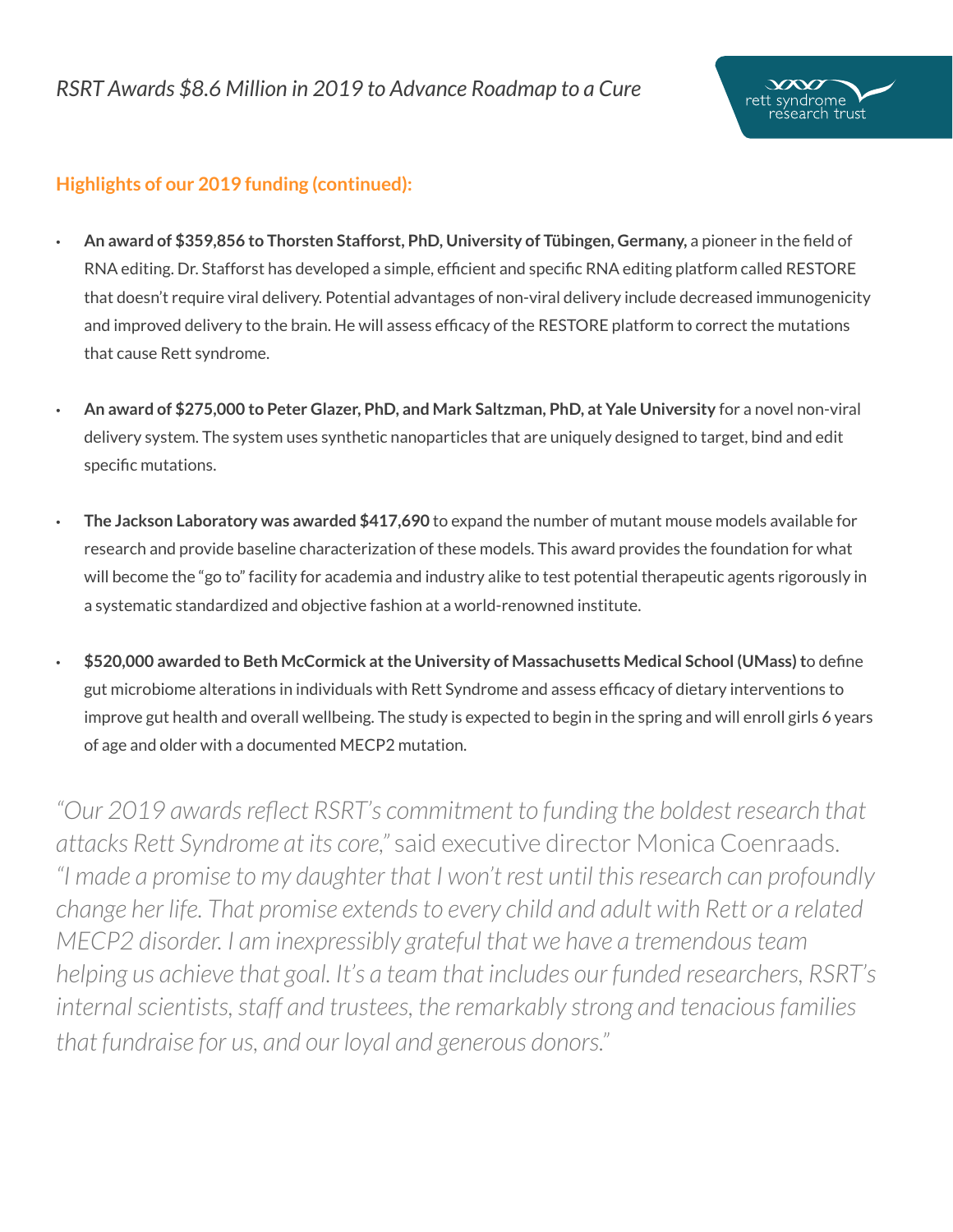# *RSRT Awards \$8.6 Million in 2019 to Advance Roadmap to a Cure*



### **List of 2019 Awards by Strategic Roadmap to a Cure Pillar**



# **James Wilson**

University of Pennsylvania *MECP2 gene therapy for Rett Syndrome* **\$765,607**

**UPENN Vector Core \$37,999**

**Joseph Jacobson** MIT *Correction of MECP2 mutations with engineered ScCas9 base editors*  **\$50,000 (pilot study)**

**Stuart Cobb & Chris Sibley**  University of Edinburgh (United Kingdom) *RNA trans-splicing therapy in Rett Syndrome* **\$235,950** 

**Thorsten Stafforst**  University of Tübingen (Germany) *RNA editing for MECP2 mutations via RESTORE* **\$359,856** 



#### **Beth McCormick**

University of Massachusetts Medical School *Microbiome study for the advancement of novel nutritional supplements*  **\$520,316** 



**Coriell Institute**  *Rett Syndrome Biorepository* **\$135,000** 

**Emerald** *Passive Monitoring of Rett Patients with Emerald*  **\$164,670** 

#### **Alanna Schepartz**

Yale University *Evaluating cell-permeant miniature proteins (CPMPs) as a strategy for delivering functional MECP2 into model cells and neurons* **\$297,716**

 $\chi$ rett syndrome e'search trust

**Joost Gribnau**

Erasmus MC, Rotterdam (The Netherlands) *Human in vitro models for X chromosome reactivation* **\$401,000**

**Peter Glazer & Mark Saltzman** Yale University *PNA Nanoparticles for Gene Editing of Rett Syndrome* **\$275,000** 

# **Ophidion, Inc.**

*Development of an cDNA/mRNA delivery system utilizing Ophidion's CNS Carrier Technology (OCCT) to treat Rett Syndrome* **\$68,000** 

**Sasha Djukic** Rett Syndrome Program, Children's Hospital at Montefiore **\$75,000**

**Harvard Stem Cell Institute \$101,912**

**The Jackson Laboratory** *The Generation and Phenotypic Assessment of Mouse Models for Rett Syndrome*  **\$417,690**